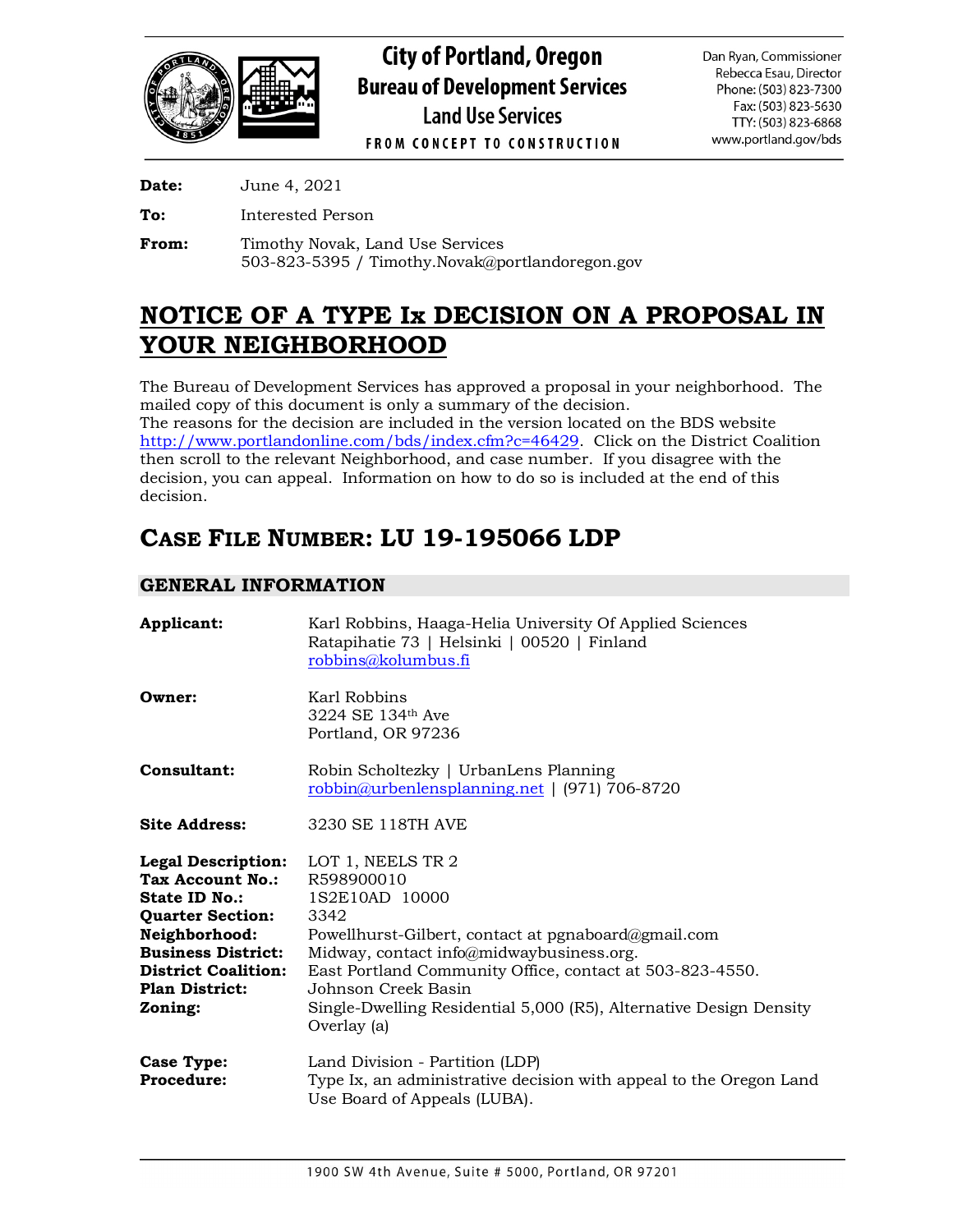#### **Proposal:**

The applicant proposes to partition the 14,878 square foot site into two lots. Parcel 1 will be approximately 6,104 square feet in area; the existing dwelling will remain on Parcel 1. Parcel 2 is proposed as an 8,267 square feet flag lot behind the existing house; the flag pole is proposed where the existing gravel driveway is. Parcel 2 will be suitable for household living use(s), as allowed in single-dwelling zones and a conceptual building footprint is shown towards the NE corner of the proposed flag lot.

The proposal includes approximately five feet of street dedication along SE  $113<sup>th</sup>$  Ave, with a standard 11-foot sidewalk corridor to be developed along the frontage of the site.

The site is home to a notable number of trees, including four trees with diameters of 20 inches or greater. The applicant is proposing to retain three of the 20+ diameter trees and two trees between 6-inches and 12-inches in diameter.

This partition is reviewed through a Type Ix land use review because: (1) the site is in a residential zone; (2) fewer than four lots are proposed; (3) none of the lots, utilities, or services are proposed within a Potential Landslide Hazard or Flood Hazard Area, and; (4) no other concurrent land use reviews (such as an Adjustment, Design Review, or Environmental Review) are requested or required (see 33.660.110).

For purposes of State Law, this land division is considered a partition. To partition land is to divide an area or tract of land into two or three parcels within a calendar year (See ORS 92.010). ORS 92.010 defines "parcel" as a single unit of land created by a partition of land. The applicant's proposal is to create two units of land (two parcels). Therefore, this land division is considered a partition.

### **Relevant Approval Criteria:**

In order to be approved, this proposal must comply with the approval criteria of *Title 33*. The relevant criteria are:

• **Section 33.660.120, Approval Criteria for Land Divisions in Open Space and Residential Zones.**

## **ANALYSIS**

**Site and Vicinity:** As noted above, the site is a 14,878 square foot lot within the Johnson Creek Plan District. It is generally a flat lot and is heavily wooded with Douglas fir. The site is surrounded in all directions by single-dwelling development on smaller to medium-sized lots. SE Powell Blvd, a major bike, transit, and traffic street, lies about 500 feet to the south and is buffered by multi-dwelling zoning and development and some commercially-zoned areas, spotted with islands of single-dwelling zoning. SE 122nd Ave, another major street for traffic, transit, and bikes, lies about 1000 feet to the east. The intersection of SE Powell Blvd and SE 122nd Ave serves as a commercial center for the neighborhood. West Powellhurst Elementary and West Powellhurst Park are the closest of said amenities, being about 850 feet to the north. There is very poor connectivity in the area. In order to access the school and park, one must travel south to SE Powell Blvd, travel over to SE 117th Ave and then travel up north about 1,300 feet. Kelly Butte is the nearest open space, lying about 2,700 feet away as the crow flies and about 3,900 feet via SE Powell Blvd and SE 108th Ave. There are no notable natural waterways in the vicinity. Johnson Creek is the nearest at a little over 1.5 miles away as the crow flies.

#### **Infrastructure:**

• **Streets** - At this location, SE 118<sup>th</sup> Ave is classified in the Transportation System Plan as Local Service for all modes. The frontage is improved with approximately 28 feet of paved roadway with curbs; there are currently no improvements in the sidewalk corridor in front of the subject site.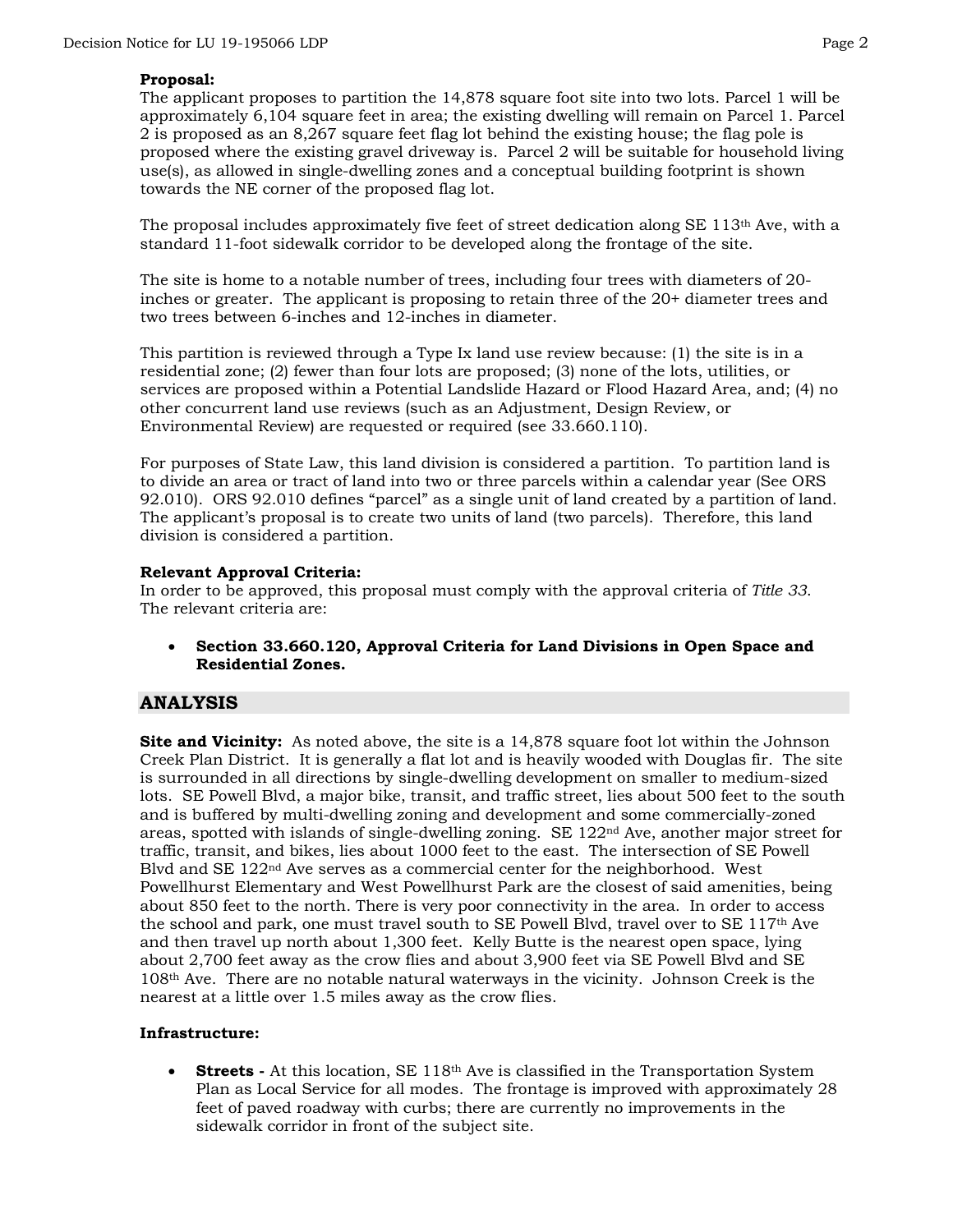- **Water Service –** The existing house on proposed Parcel 1 has a 5/8-inch metered domestic service that it can continue to utilize. There is a 6-inch main in SE 118th Ave that is available for use by future development on Parcel 2.
- **Sanitary Service** There is a Public 8-inch PVC sanitary-only sewer in 118<sup>th</sup> Ave (BES as-built #4570) that is utilized by the existing house and can be utilized by future development on Parcel 2.
- **Stormwater Disposal** There is no public storm-only sewer currently available to this property.

## **Zoning:**

- **Base Zone -** The **R5** designation is one of the City's single-dwelling zones which is intended to preserve land for housing and to promote housing opportunities for individual households. The zone implements the comprehensive plan policies and designations for single-dwelling housing.
- **Overlay Zone –** The '**a**' Alternative Design Density Overlay Zone is intended to focus development on vacant sites, preserve existing housing and encourage new development that is compatible with and supportive of the positive qualities of residential neighborhoods. The concept for the zone is to allow increased density for development that meets additional design compatibility requirements.
- **Plan District -** The **Johnson Creek Basin** plan district provides for the safe, orderly, and efficient development of lands which are subject to a number of physical constraints, including significant natural resources, steep and hazardous slopes, flood plains, wetlands, and the lack of streets, sewers, and water services. At certain locations, the density of development is limited by applying special regulations to new land division proposals. In addition, restrictions are placed on all new land uses and activities to reduce stormwater runoff, provide groundwater recharge, reduce erosion, enhance water quality, and retain and enhance native vegetation throughout the plan district. At other locations, development is encouraged and mechanisms are included that provide relief from environmental restrictions.

Land Use History: City records indicate there are no prior land use reviews for this site.

**Agency Review:** A Notice of Proposal in your Neighborhood was mailed on **November 10, 2020**. Several Bureaus have responded to this proposal and relevant comments are addressed under the applicable approval criteria. Exhibits "E" contain the complete responses.

**Neighborhood Review:** A Notice of Proposal in Your Neighborhood was mailed on **November 10, 2020**. No written responses have been received from either the Neighborhood Association or notified property owners in response to the proposal. **ZONING CODE APPROVAL CRITERIA**

*APPROVAL CRITERIA FOR LAND DIVISIONS IN OPEN SPACE AND RESIDENTIAL ZONES 33.660.120.* The Preliminary Plan for a land division will be approved if the review body finds that the applicant has shown that all of the following approval criteria have been met.

Due to the specific location of this site, and the nature of the proposal, some of the criteria are not applicable. The following table summarizes the criteria that are not applicable. Applicable criteria are addressed below the table.

| Criterion   Code Chapter/Section<br>and Topic | <b>Findings: Not applicable because:</b>                                   |
|-----------------------------------------------|----------------------------------------------------------------------------|
|                                               | 33.631 - Flood Hazard Area   The site is not within the flood hazard area. |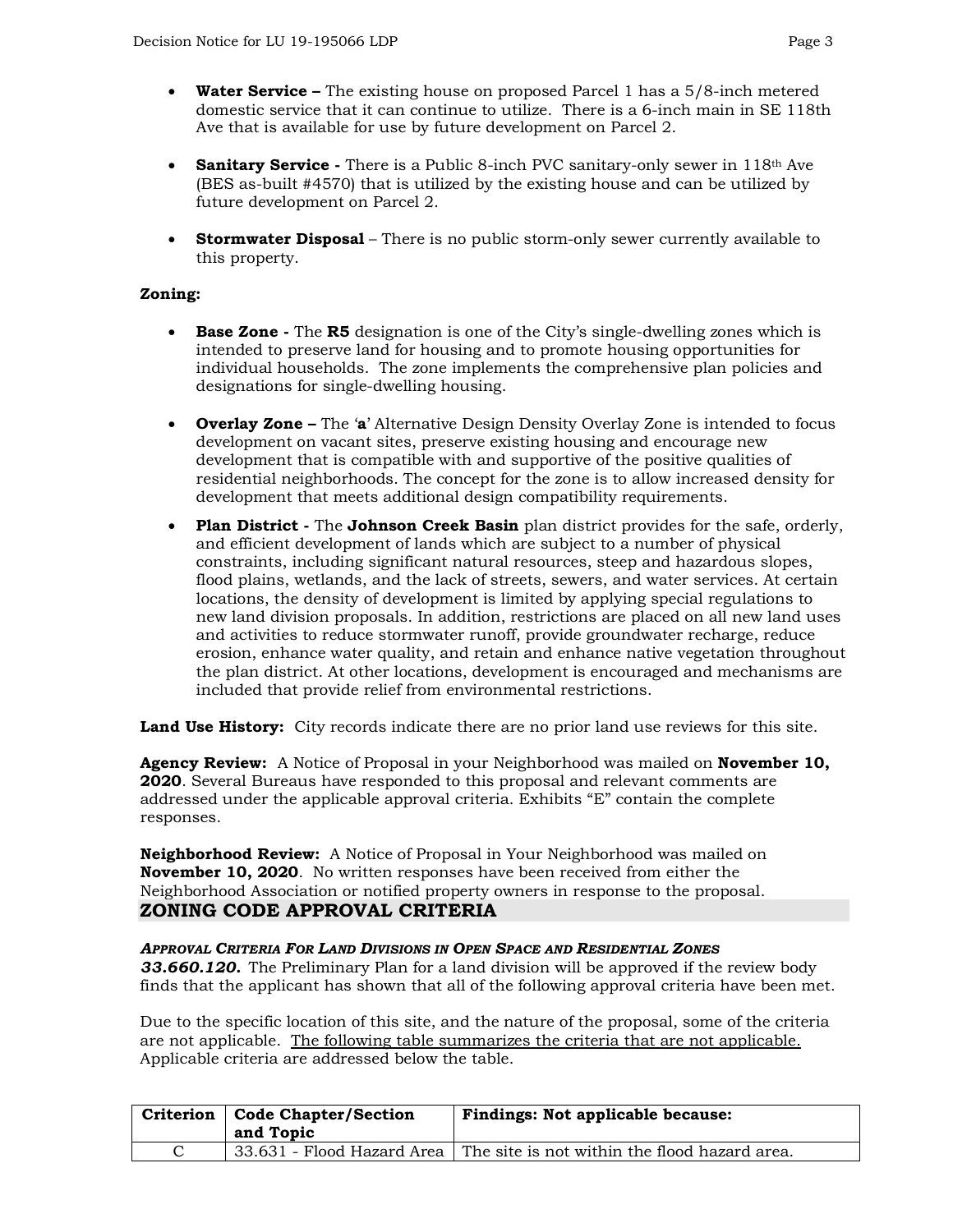| D                         | 33.632 - Potential                      | The site is not within the potential landslide hazard |  |  |
|---------------------------|-----------------------------------------|-------------------------------------------------------|--|--|
|                           | Landslide Hazard Area                   | area.                                                 |  |  |
| E                         | $33.633$ - Phased Land                  | A phased land division or staged final plat has not   |  |  |
|                           | Division or Staged Final                | been proposed.                                        |  |  |
|                           | Plat                                    |                                                       |  |  |
| $\boldsymbol{\mathrm{F}}$ | 33.634 - Recreation Area                | The proposed density is less than 40 units.           |  |  |
| $\overline{I}$            | 33.639 - Solar Access                   | Maintaining existing development on the site limits   |  |  |
|                           |                                         | new parcel configuration (33.610.200 supercedes       |  |  |
|                           |                                         | 33.639) and all of the proposed parcels are interior  |  |  |
|                           |                                         | lots (not on a corner). In this context, solar access |  |  |
|                           |                                         | standards express no lot configuration preference.    |  |  |
| J                         | 33.640 - Streams, Springs,              | No streams, springs, seeps or wetlands are evident    |  |  |
|                           | Seeps and Wetlands                      | on the site.                                          |  |  |
| L                         | 33.654.110.B.2 - Dead end               | No dead end streets are proposed.                     |  |  |
|                           | streets                                 |                                                       |  |  |
|                           | 33.654.110.B.3 -                        | The site is not located within an I zone.             |  |  |
|                           | Pedestrian connections in               |                                                       |  |  |
|                           | the I zones                             |                                                       |  |  |
|                           | 33.654.110.B.4 - Alleys in<br>all zones | No alleys are proposed or required.                   |  |  |
|                           | 33.654.120.C.3.c -                      | No turnarounds are proposed or required.              |  |  |
|                           | Turnarounds                             |                                                       |  |  |
|                           | 33.654.120.D - Common                   | No common greens are proposed or required.            |  |  |
|                           | Greens                                  |                                                       |  |  |
|                           | 33.654.120.E - Pedestrian               | There are no pedestrian connections proposed or       |  |  |
|                           | Connections                             | required.                                             |  |  |
|                           | 33.654.120.F - Alleys                   | No alleys are proposed or required.                   |  |  |
|                           | 33.654.120.G - Shared                   | No shared courts are proposed or required.            |  |  |
|                           | Courts                                  |                                                       |  |  |
|                           | 33.654.130.B - Existing                 | No public dead-end streets or pedestrian              |  |  |
|                           | public dead-end streets                 | connections exist that must be extended onto the      |  |  |
|                           | and pedestrian connections              | site.                                                 |  |  |
|                           | 33.654.130.C - Future                   | No dead-end street or pedestrian connections are      |  |  |
|                           | extension of dead-end                   | proposed or required.                                 |  |  |
|                           | streets and pedestrian                  |                                                       |  |  |
|                           | connections                             |                                                       |  |  |
|                           | 33.654.130.D - Partial                  | No partial public streets are proposed or required.   |  |  |
|                           | rights-of-way                           |                                                       |  |  |
|                           | 33.655 - School District                | The proposal is for less than 11 lots or is not in    |  |  |
|                           | <b>Enrollment Capacity</b>              | the David Douglas School District.                    |  |  |

#### **Applicable Approval Criteria are:**

## **A. Lots. The standards and approval criteria of Chapters 33.605 through 33.612 must be met.**

**Findings:** Chapter 33.610 contains the density and lot dimension requirements applicable in the RF through R5 zones. Based on the applicant's survey, the site area is 14,878 square feet. The maximum density in the R5 zone is one unit per 5,000 square feet. Minimum density is one unit per 5,000 square feet based on 80 percent of the site area.

The site has a maximum density of 3 units and a minimum required density of 2 units. The applicant is proposing 2 single dwelling parcels. The density standards are therefore met.

The lot dimensions required and proposed are shown in the following table:

| Min. Lot       | Max. Lot       | Min. Lot | Min.   | Min.              | Min. Flag | Min. Flag |
|----------------|----------------|----------|--------|-------------------|-----------|-----------|
| <b>Area</b>    | Area           | Width*   |        | Depth   Front Lot | Lot       | Lot       |
| <i>s</i> quare | <i>s</i> quare | (feet)   | (feet) | Line              | Width     | Depth     |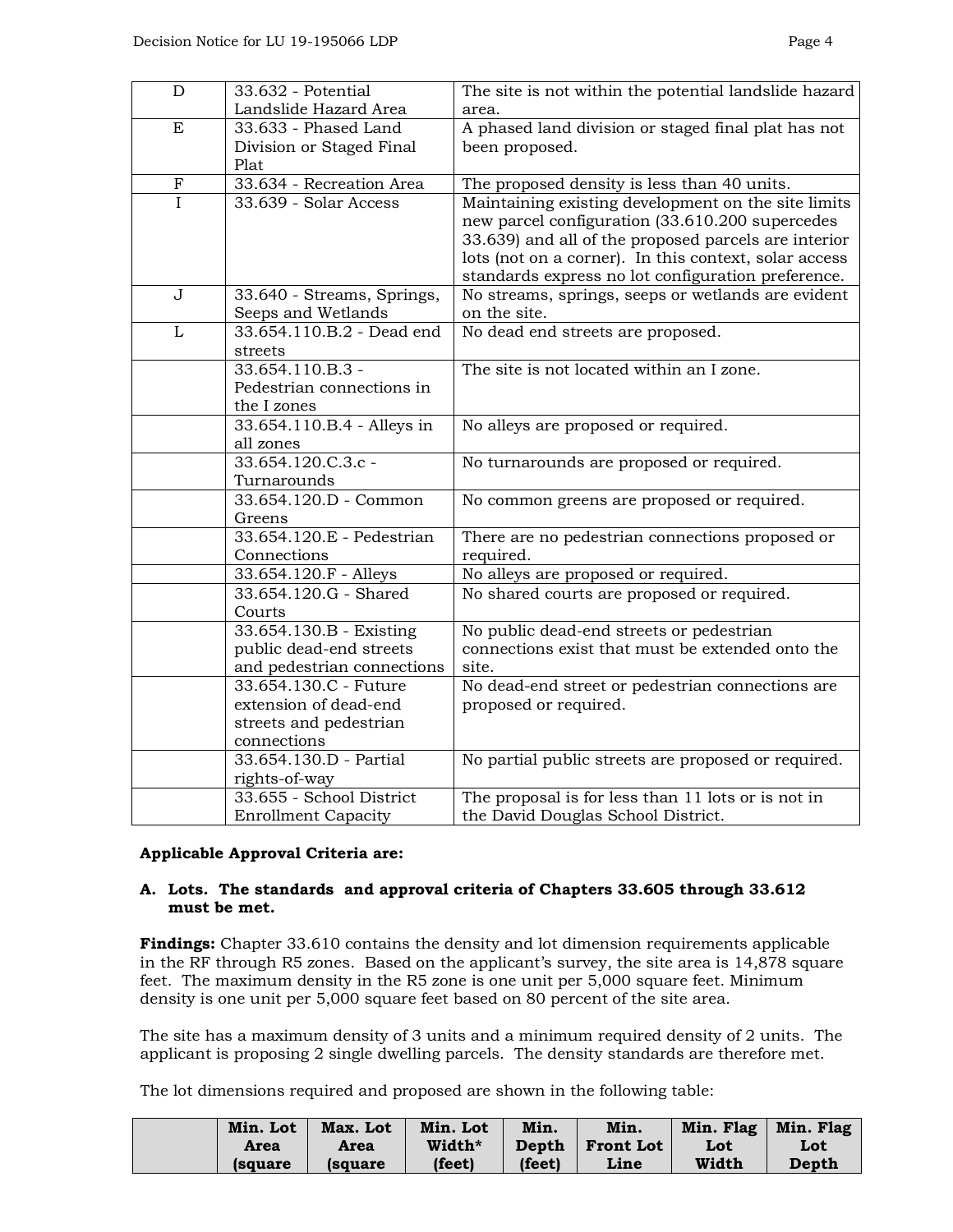|          | feet) | feet) |                          |                          | (feet)                       | (feet)                                    | (feet)                   |
|----------|-------|-------|--------------------------|--------------------------|------------------------------|-------------------------------------------|--------------------------|
| R5 Zone  | 3,000 | 8,500 | 36                       | 50                       | 30                           | 40                                        | 40                       |
| Parcel 1 |       | 6,104 | 89.4                     | 68.2                     | 89.4                         | -                                         | $\overline{\phantom{a}}$ |
| Parcel 2 |       | 7,445 | $\overline{\phantom{0}}$ | $\overline{\phantom{0}}$ | $\qquad \qquad \blacksquare$ | $1^{\prime}$ $\cap$ $1^{\prime}$<br>101.4 | 73.43                    |

\* Width is measured by placing a rectangle along the minimum front building setback line specified for the zone. The rectangle must have a minimum depth of 40 feet, or extend to the rear of the property line, whichever is less.

\*\* For flag lots: (1) width and depth are measured at the midpoint of the opposite lot lines in the "flag" portion of the lot; and (2) lot area calculations do not include the pole portion of the lot.

#### FLAG LOTS

#### *When allowed:*

In this case the applicant is proposing 2 parcels, only one of which is a flag lot. The existing dwelling unit has been on the property for at least 5-years and is located so that it precludes a land division that meets minimum lot width standards. The minimum density standards are met. Therefore, the thresholds for when a flag lot is allowed to be created have been met.

#### *Dimensions:*

The proposed flag lot meets applicable Zoning Code standards found in 33.610.400 because it has a "pole" at least 12 feet wide that connects to a street, and as shown above, meets the minimum lot area, width and depth standards.

#### *Vehicle Access:*

Where it is practical, vehicle access must be shared between the flag lot and the lots between the flag portion of the lot and the street. Factors that may be considered include the location of existing garages, driveways, and curb cuts, stormwater management needs, and tree preservation. Access easements may be used.

In this case, the flag pole portion of Parcel 2 will provide off street parking access for both the parcels. The shared vehicle access utilizes the location of the existing driveway and minimizes the need for additional curb-cuts along the street and the impervious area resulting from additional paved surfaces for vehicle access. As a condition of approval, a reciprocal access easement will be placed over the entirety of the pole to allow shared access.

Parcel 2 has met the thresholds for when a flag lot is allowed. Therefore, Parcel 2 is allowed.

The findings above show that the applicable density and lot dimension standards are met. Therefore, this criterion is met.

#### **B. Trees. The standards and approval criteria of Chapter 33.630, Tree Preservation, must be met.**

**Findings:** The regulations of Chapter 33.630 require that trees be considered early in the design process with the goal of preserving high value trees and, when necessary, mitigating for the loss of trees.

To satisfy these requirements, the applicant must provide a tree plan that demonstrates, to the greatest extent practicable, the trees to be preserved provide the greatest environmental and aesthetic benefits for the site and the surrounding area. The tree plan must also show that trees are suitable for preservation, considering the health and condition of the tree and development impacts anticipated. Tree preservation must be maximized, to the extent practicable, while allowing for reasonable development considering the intensity of development allowed in the zone and site constraints, including existing utility easements and requirements for services and streets.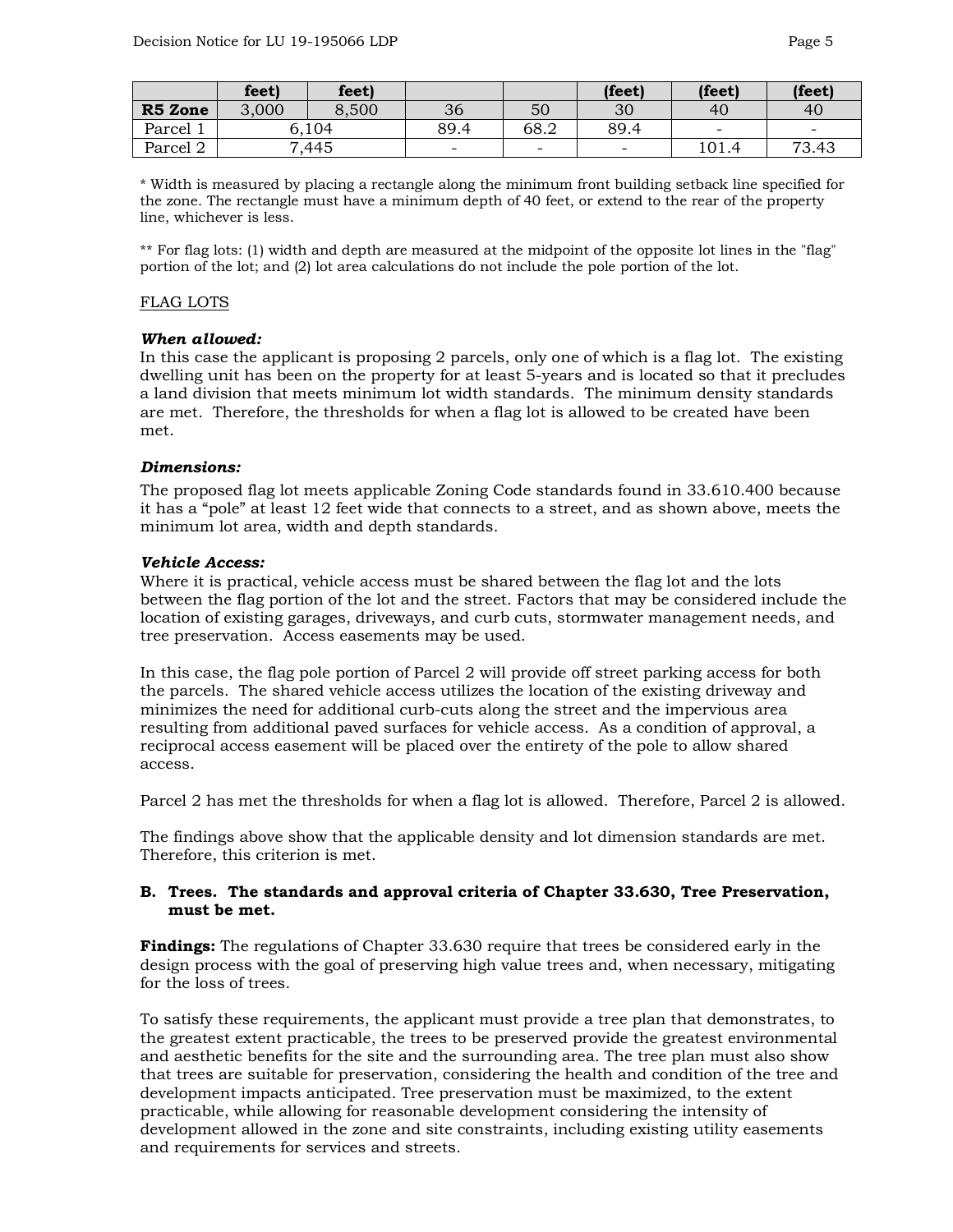Trees that are healthy, native and non-nuisance species, 20 or more inches in diameter and in tree groves are the highest priority for preservation. Additional considerations include trees that are slower growing native species, buffering natural resources, preventing erosion and slope destabilization and limiting impacts on adjacent sites.

Some trees are exempt from the requirements of this chapter, if they are unhealthy, a nuisance species, within 10 feet of a building to remain on the site, within an existing rightof-way, or within an environmental zone.

In order to identify which trees are subject to these requirements, the applicant provided a tree survey (Exhibit C.5) that shows the location and size of trees on and adjacent to the site. The applicant provided an arborist report and addendum (Exhibits A.12 & A.17) that include a tree survey with the size, species, and location of each tree and which identifies their condition and suitability for preservation or exempt status, and specifies a root protection zone and tree protection measures for each tree to be preserved.

Based on this information, 6 trees, which provide a total of 149 inches of tree diameter, are subject to the preservation requirements of this chapter.

The trees proposed for preservation are in good condition, include native/non-nuisance species, and 3 of the trees are 20 or more inches in diameter. The proposed root protection zones for the trees to be retained will allow for the type of development anticipated in the R5 zone and will not conflict with any existing utility easements, proposed services or site grading.

Specifically, the applicant proposes to retain 3 of the 4 trees that are 20 or more inches and 103 inches (69%) of the total tree diameter, so the proposal complies with:

*Option 2: Preserve at least 75 percent of the trees that are 20 or more inches in diameter and at least 25 percent of the total tree diameter on the site.*

The Arborist Report identifies for preservation all of the trees with diameters of 20 inches or more. However, staff and the applicant discussed the significant spatial constraints to development of the site that retaining Tree #20158 creates (Exhibit A.18). Even with a conceptual footprint of 625 square feet in a corner of Parcel 2 that minimizes disturbance on the lot, a robust performance plan was needed to adequately preserve Tree #20158. The maximum building coverage for proposed Parcel 2 is 2,616.75 square feet; retaining the tree reduces the allowed coverage to just under 24% of that. For this reason, preservation of Tree #20518 is determined to not allow for reasonable development considering the intensity of development allowed in the zone and site constraints and is thus the tree is not required to be retained.

Based on the above factors, no additional mitigation is warranted to satisfy the approval criteria.

In order to ensure that future owners of the parcels are aware of the tree preservation requirements, the applicant must record an Acknowledgement of Tree Preservation Land Use Conditions, at the time of final plat. The acknowledgement must identify that development on Parcels 1 and 2 must be carried out in conformance with the Tree Preservation Plan (Exhibit C.5) and the Arborist Report and addendum (Exhibit A.12 & 17), excepting those elements related to the preservation of Tree #20158.

With the implementation of the noted conditions, the approval criteria will be met.

*At the time of development, the individual parcels/lots must also meet the Title 11-Tree Code provisions, which require a specific amount of site area for tree planting based on the size of the property and the scale of the development. The trees to be retained as part of this review may be applied toward meeting those Title 11 requirements.*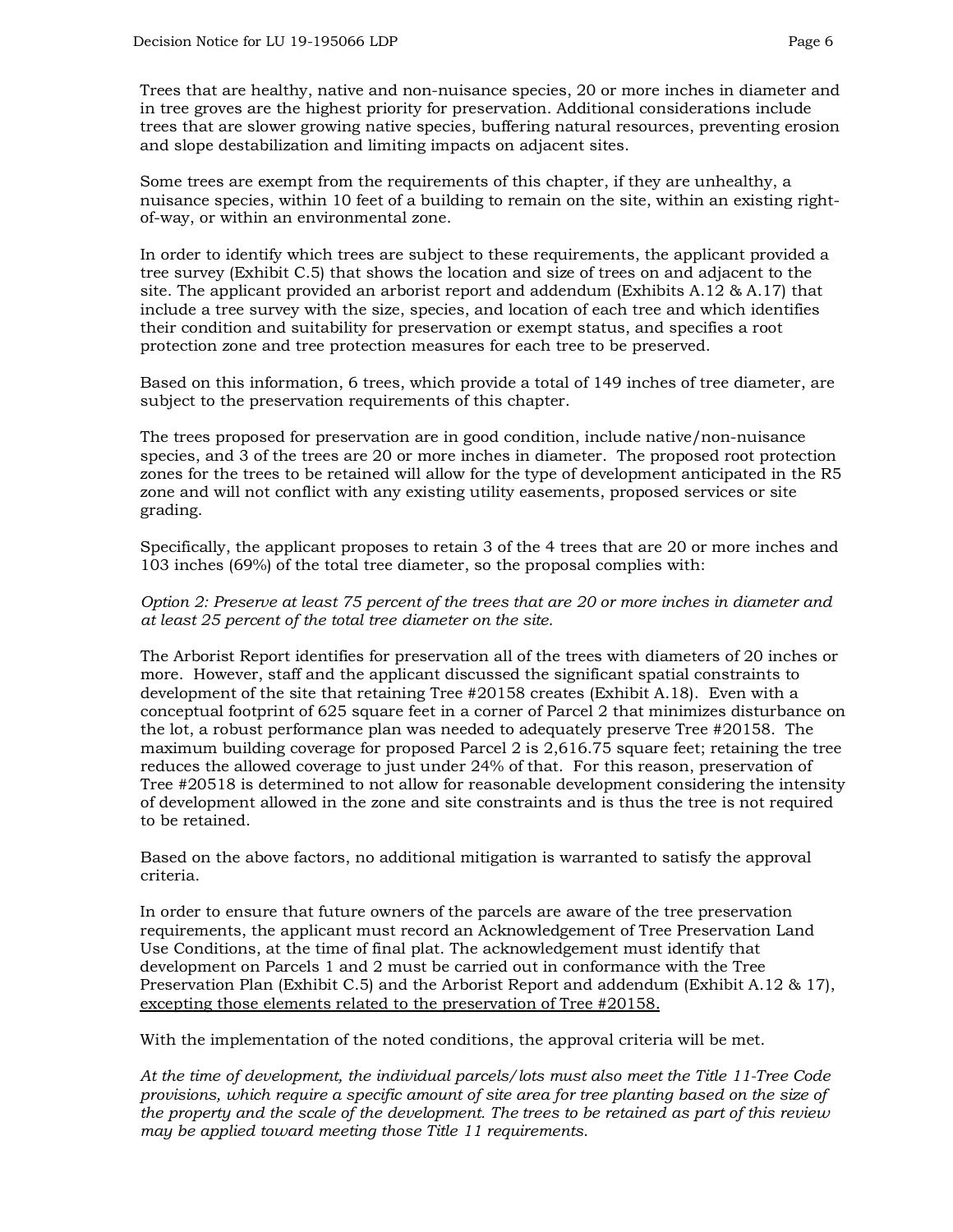## **G. Clearing, Grading and Land Suitability. The approval criteria of Chapter 33.635, Clearing, Grading and Land Suitability must be met.**

**Findings:** The regulations of Chapter 33.635 ensure that the proposed clearing and grading is reasonable given the infrastructure needs, site conditions, tree preservation requirements, and limit the impacts of erosion and sedimentation to help protect water quality and aquatic habitat.

Additionally, where geologic conditions or historic uses of the site indicate that a hazard may exist, the applicant must show that the proposed land division will result in lots that are suitable for development. The applicant may be required to make specific improvements to make the lots suitable for their intended uses and the provision of services and utilities.

Clearing and Grading: In this case, the site is primarily flat and is not located within the Potential Landslide Hazard Area. Therefore, no significant clearing or grading will be required on the site to make the new parcels developable. In addition, where trees required to be preserved are near areas where new development on the site is anticipated, the arborist has prescribed protection measures to avoid and address potential conflicts. In addition, the applicant's arborist has also identified 4 trees on the adjacent site to the north that are within 15 feet of potential disturbance area on the proposed parcels. In order to protect the off-site trees from clearing, grading, and other construction impacts, the arborist has recommended specific tree protection measures, which are reflected on the tree preservation plan (Exhibit C.5) and detailed in the arborist report and addendum (Exhibits A.12 & A.17).

This criterion is met.

### Land Suitability:

1. The site is currently in residential use, and there is no record of any other use in the past. Although the site is currently connected to the public sanitary sewer, there is an old septic system on the site. The City has no record that this facility was ever decommissioned and there are no records showing the location of the septic system. Prior to final plat, the applicant must meet the requirements of the Site Development Section of the Bureau of Development Services for the decommissioning of this facility. In addition, once the location of the septic system is identified, the applicant will be required to obtain an arborist report detailing any additional tree protection measures required to protect the trees being preserved under 33.630. To ensure tree protection and tree preservation measures are observed during the decommissioning, the septic system must be decommissioned under the same permit as the the demolition of the garage. Any amendments to the approved tree preservation plan required to protect trees subject to tree preservation under 33.630 during the septic decommissioning must be in accordance with 11.60.090.

With a condition requiring final inspection for a decommissioning permit and for the associated tree protection measures, the new parcel(s) can be considered suitable for new development.

This criterion is met.

#### **H. Tracts and easements. The standards of Chapter 33.636, Tracts and Easements must be met;**

**Findings:** No tracts are proposed or required for this land division, so criterion A does not apply.

The following easements are proposed and/or required for this land division:

- A Private Access Easement is required over the flag pole of Parcel 2 to provide a shared access serving Parcels 1 and 2.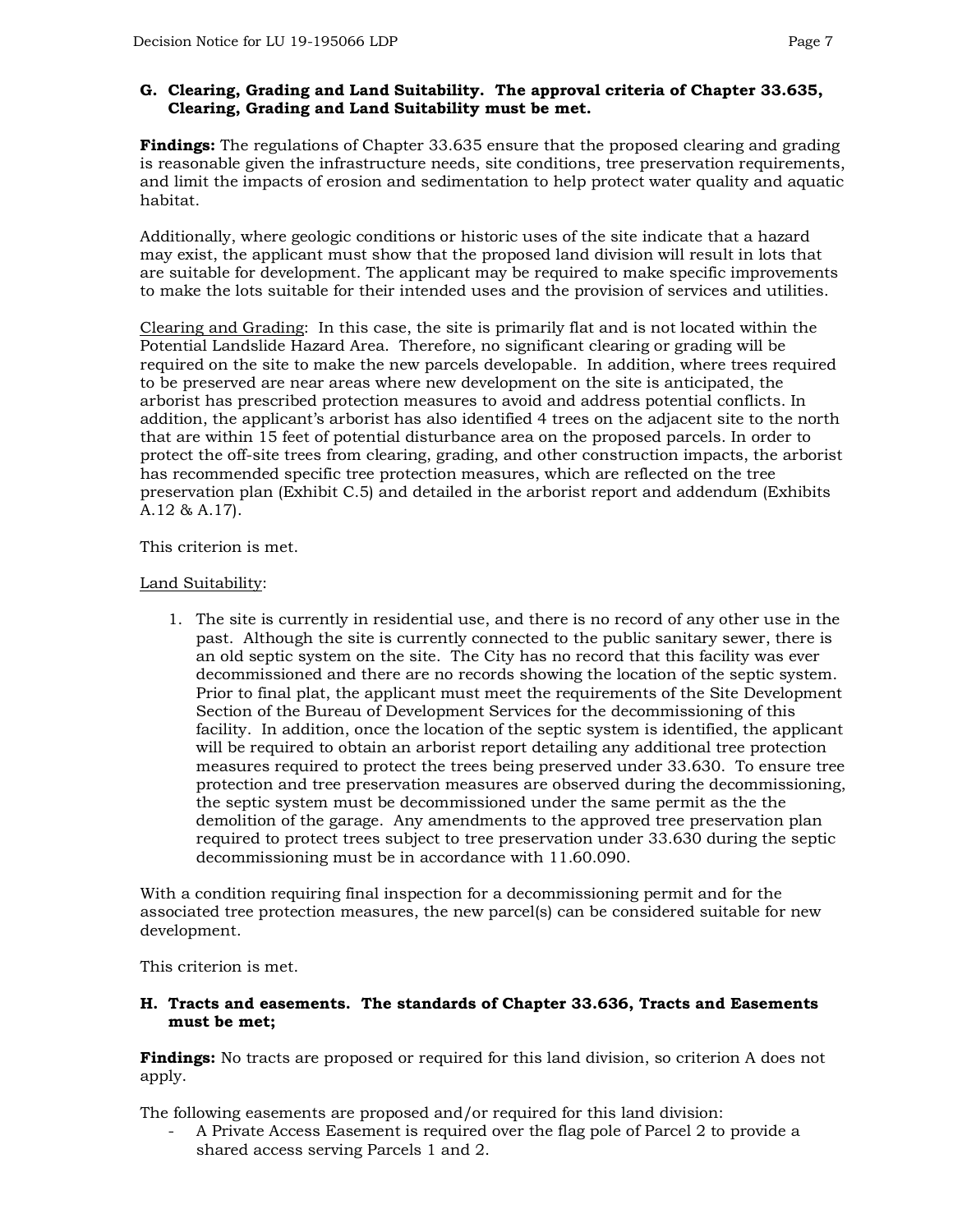As stated in Section 33.636.100 of the Zoning Code, a maintenance agreement(s) will be required describing maintenance responsibilities for the easement described above and facilities within the easement area. This criterion can be met with the condition that a maintenance agreement(s) is prepared and recorded with the final plat. In addition, the plat must reference the recorded maintenance agreement with a recording block, substantially similar to the following example:

*"A Declaration of Maintenance agreement for (name of feature) has been recorded as document no. \_\_\_\_\_\_\_\_\_\_\_, Multnomah County Deed Records."*

With the conditions of approval discussed above, this criterion is met.

## **K. Transportation impacts. The approval criteria of Chapter 33.641, Transportation Impacts, must be met; and,**

**Findings:** The transportation system must be capable of supporting the proposed development in addition to the existing uses in the area.

Evaluation factors include: safety, street capacity, level of service, connectivity, transit availability, availability of pedestrian and bicycle networks, on-street parking impacts, access restrictions, neighborhood impacts, impacts on pedestrian, bicycle, and transit circulation. Evaluation factors may be balanced and measures to mitigate impacts may be necessary.

The Development Review Section of the Portland Bureau of Transportation (PBOT) has reviewed the application against the evaluation factors and has provided the following findings (see Exhibit E.2):

## *Safety*

*The site is mid-block on the east side of SE 118th Ave. between SE Powell Blvd and SE Division St. SE 118th Ave. is improved with approximately 28-feet of paved roadway with curbs. Speed bumps exist throughout this segment as a traffic calming measure. Intermittent sidewalks exist along both sides of this segment of SE 118th Ave. There is a mix of curb tight sidewalks, separated sidewalks, and gaps in the sidewalk network, with the subject site being one of the gaps where no sidewalk currently exists. Based on information in the City's database on Portland Traffic Deaths and Injuries since 2008, there have been no fatal or injury accidents on SE 118th Ave. between SE Powell Blvd. and SE Division St.* 

## *Street capacity*

*The right-of-way has a paved roadway surface which accommodates two-way vehicle travel. Due to the local service classification and low vehicle speeds, the roadway also currently serves as a shared bicycle facility. The street appears to have adequate capacity to absorb the increase in motor vehicle and bicycle trips from the addition of one single family lot. The sidewalk system is unbuilt in the frontage of the subject lot.*

## *Level of service*

*Level of service is a term used to describe vehicular traffic; it currently has little to no meaning for other modes. At this location, SE 118th Ave. is a local service street for which traffic count data is not available. PBOT has not identified any level of service concerns with this segment of SE 118th Ave. in the TSP or other planning documents. It is believed this segment functions well for vehicular travel and has capacity to absorb the anticipated vehicle trips from one additional residential lot.* 

## *Connectivity*

*The site is an area with moderate connectivity. The east/west block length is 294-feet, which meets City spacing standards. The historic land development pattern in this area resulted the north/south block length being approximately 2,600 feet (0.5-miles) long rather than the recommended length of between 200 feet and 530 feet for through streets. Pedestrian*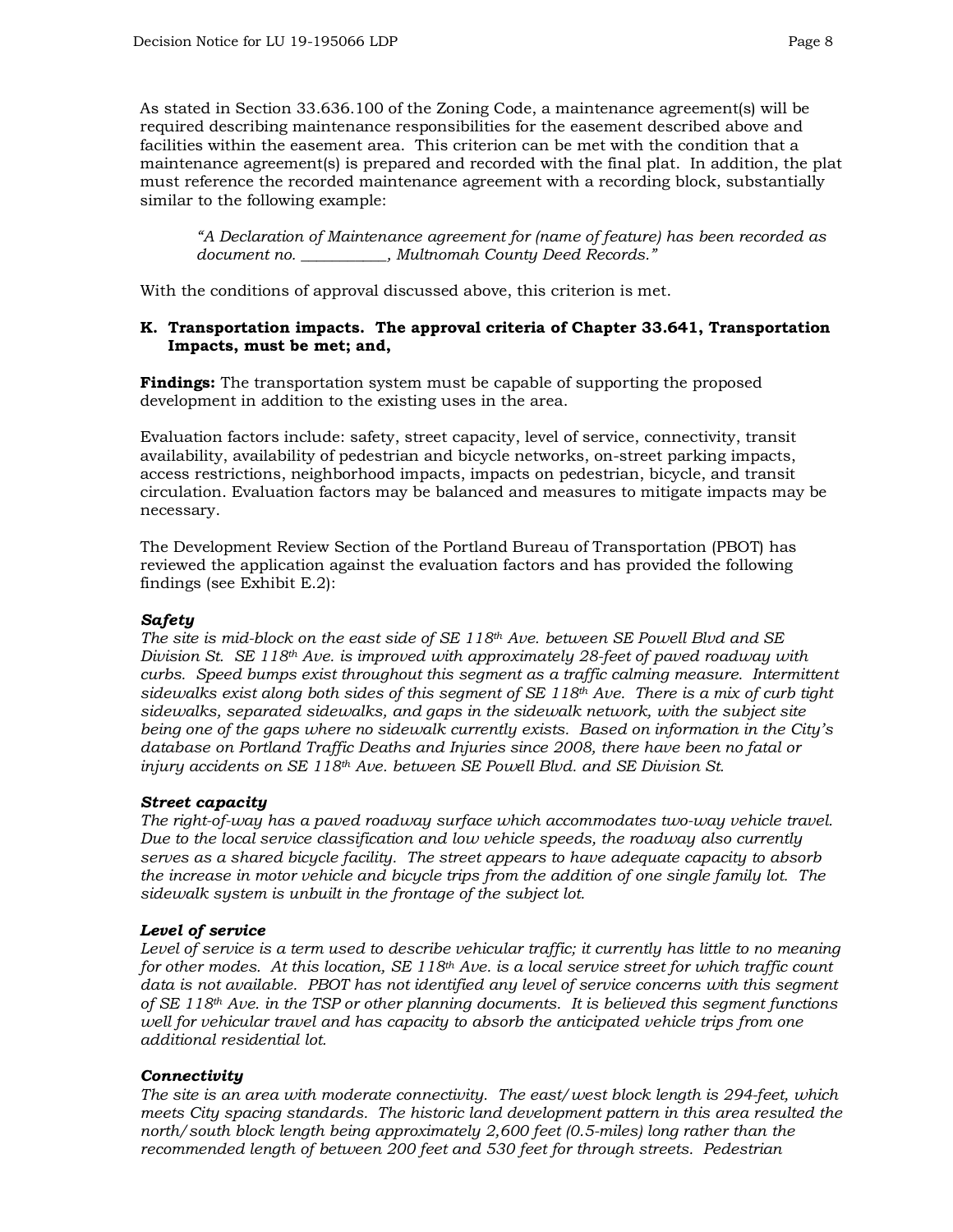*connections are recommended to be between 200 feet and 330 feet apart. The subject site is mid-block approximately 515 feet north of SE Powell Blvd. This is a location which the spacing standards suggest would be appropriate for a through connection.* 

*The spacing standards have to be evaluated in light of the existing development pattern. The subject site contains a house which is being retained. While a half-street improvement or pedestrian connection could potentially fit to the north or south of the existing house, this would only get the street halfway through the block. The subject site abuts two properties to the east. Both of those properties contain existing houses whose location would preclude a through connection. Additionally, the two lots to the east are too small to further divide under the current R5 zoning. Without the ability for further land divisions to the east, there is little chance a street or pedestrian connection would ever span the full block width and connect to SE 119th Ave. Since there is not potential for the connection to span the block width, no dedication is required for a new east/west connection.* 

### *Transit Availability*

*The subject site has good access to transit but is approximately 20-feet too far from SE Powell Blvd. to be mapped as being exempt from vehicle parking requirements (33.266.110). Tri-Met service route 9 operates on SE Powell Blvd. with headwinds of 15 minutes or less most of the day, every day. Route 9 provides service eastbound on Powell Blvd. to the Gresham Central Transit Center. Westward service is provided the length of Powell Blvd. to OMSI, the South Waterfront, and Downtown. Many transfer opportunities exist along this line. While frequent bus service is also available north of the site on Division St, it is an approximately ½ mile walk to get to Division St. making that option less attractive. While transit is available nearby, the sidewalk system used to access that transit is incomplete.* 

### *Availability of pedestrian and bicycle networks.*

*As noted under the Connectivity evaluation factor, there is good north/south connectivity but poor east/west connectivity in this area. Separated sidewalk facilities do not exist for the majority of the streets in the subject area. Most block faces have a mixture of curb tight sidewalks and sidewalk gaps with an occasional stretch of separated sidewalk. East/west connectivity is limited to area collectors. While SE Division St. has sidewalks in this area, SE Powell Blvd. does not. The frontage of the subject site currently has a curb but not a sidewalk. The addition of a single lot to the neighborhood is anticipated to increase trips via all modes. Adding additional pedestrian trips to an area where pedestrian facilities are not currently built to City standard will have an incremental negative impact.* 

*The area collectors, which experience high volumes of vehicle traffic and high speeds, do have consistent striped bicycle lanes. They are the only option for east/west travel through the area. For north/south travel, lower speed/lower volume local service streets such as SE 118th Ave. accommodate bicycles as well as vehicles. While SE 118th Ave. is not marked with sharrows, it does contain speed bumps to reduce vehicle speeds.* 

#### *On street parking impacts*

*On street parking is available on both sides SE 118rd Ave. There appears to be little demand for on-street parking on this segment. Most of the homes along the streets in the immediate area include driveways and garages that accommodate multiple vehicles. The applicant's narrative states both lots will have vehicle access over a shared driveway in the "pole" portion of proposed Parcel 2. This will both minimize on-street parking demand from the development while maximizing the retention of on-street parking within the site's frontage.*

#### *Access restrictions*

*SE 118th Ave. is a paved local service street. The roadway appears to be straight with good sight distance. No access restrictions are warranted.* 

## *Neighborhood impacts*

*The proposed development is anticipated to add a small number of trips from all modes into the neighborhood system. Both lots are proposed to have on-site vehicle parking. Additional*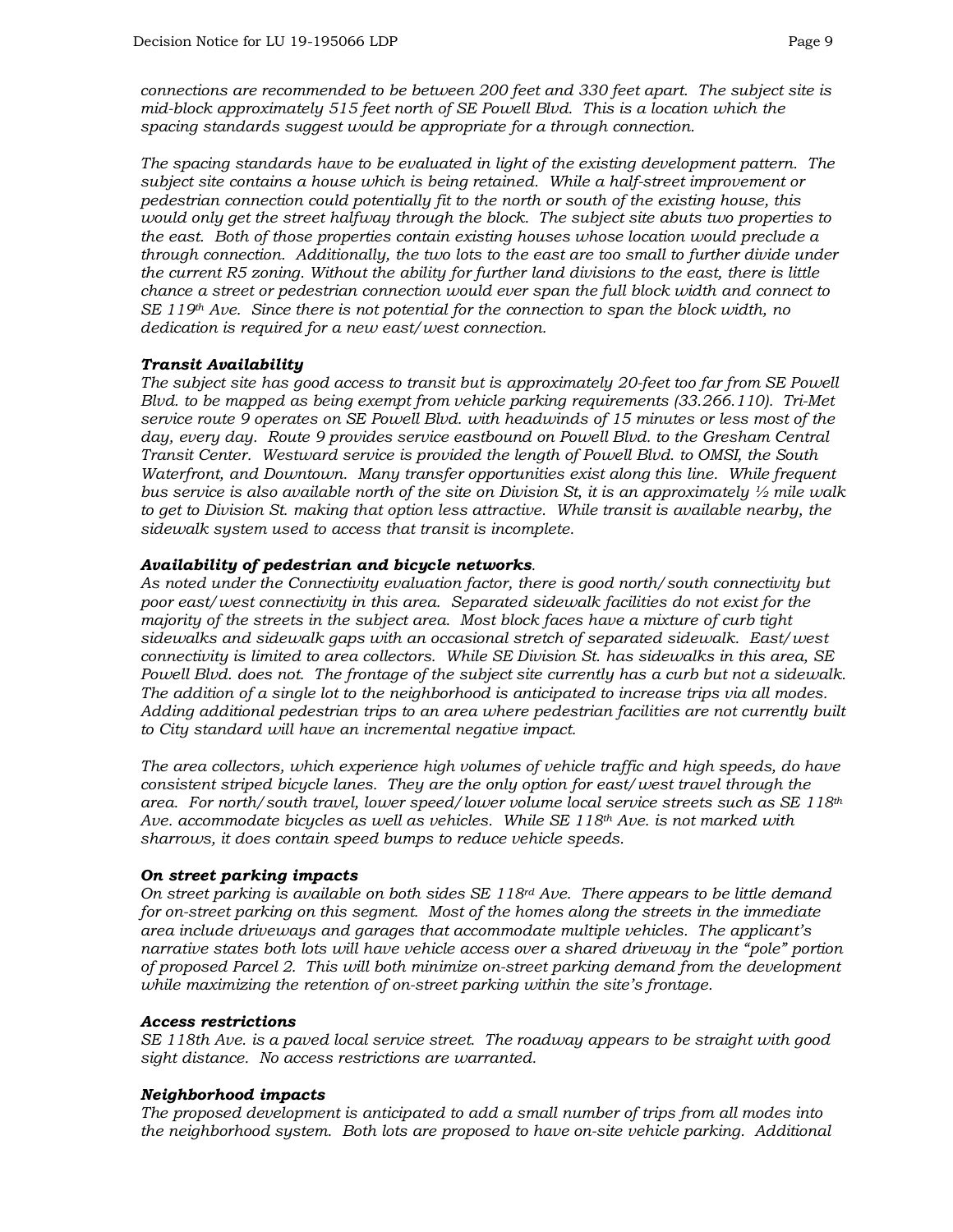*pedestrian trips will have an incremental negative impact, however it is anticipated there will be few other impacts to the neighborhood from the additional lot.* 

## *Impacts on pedestrian, bicycle, and transit circulation*

*There is transit service available on SE Powell Blvd. and SE Division St. A network of paved streets provides bicycle connections from this neighborhood to the larger City, though east/west connectivity is limited to high volume/high speed collectors. The sidewalk network is intermittent. The addition of one residential lot to the neighborhood is not anticipated to have a substantial impact on area circulation. However, adding additional trips to an area where the pedestrian circulation system is not to City standards will have an incremental negative effect.*

*B. Measures proportional to the impacts of the proposed use are proposed to mitigate on- and off-site transportation impacts. Measures may include transportation improvements to on-site circulation, public street dedication and improvement, private street improvements, intersection improvements, signal or other traffic management improvements, additional transportation and parking demand management actions, street crossing improvements, improvements to the local pedestrian and bicycle networks, and transit improvements.*

### *Findings:*

*The impact of the development is small enough that asking the property owner to provide offsite improvements to the transportation system would be out of proportion to the development request. Asking the property owner to dedicate land and construct standard separated sidewalks along the frontage of SE 118th Ave. will alleviate a portion of the need for pedestrian system improvements in the area.* 

*This approval criterion can be met with the following conditions of approval:*

- *1. Prior to final plat approval, the sidewalk adjacent to proposed Parcel 1 shall be constructed to current City Standard. Current City Standard requires an 11-ft corridor composed of a 0.5-ft curb, 4-ft furnishing zone, 6-ft sidewalk, and 0.5-ft frontage zone.*
- *2. Property dedication along SE 118th Ave. necessary to accommodate standard improvements shall occur as a condition of Plat approval.*
- *3. As a condition of building permit approval, the sidewalk adjacent to Proposed Parcel 2 shall be constructed to City Standard at the time of permit.*

PBOT has reviewed and concurs with the information supplied and available evidence. Standard sidewalk corridor improvements will be required to serve the proposed development (see criterion L. 33.654). With the conditions noted above, these criteria are met.

#### **L. Services and utilities. The regulations and criteria of Chapters 33.651 through 33.654, which address services and utilities, must be met.**

**Findings:** Chapters 33.651 through 33.654 address water service standards, sanitary sewer disposal standards, stormwater management, utilities and rights of way. The criteria and standards are met as shown in the following table:

**33.651 Water Service standard –** See Exhibit E.3 for detailed bureau comments.

The Water Bureau has indicated that service is available to the site, as noted on page 2 of this report. The water service standards of 33.651 have been verified.

**33.652 Sanitary Sewer Disposal Service standards** – See Exhibit E.1 for detailed comments.

The Bureau of Environmental Services has indicated that service is available to the site, as noted on page 3 of this report. The sanitary sewer service standards of 33.652 have been verified.

**33.653.020 & .030 Stormwater Management criteria and standards –** See Exhibit E.1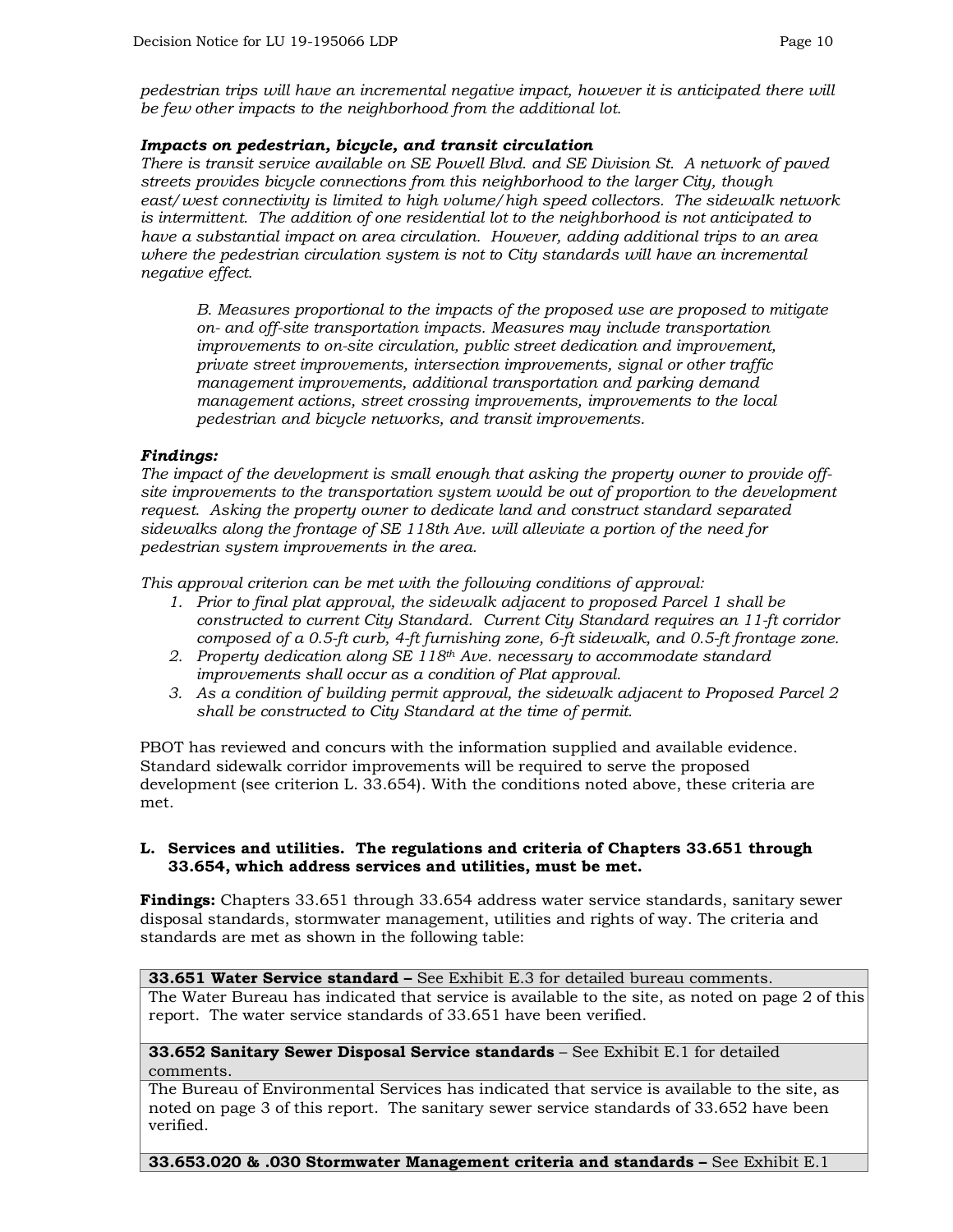No stormwater tract is proposed or required. Therefore, criterion A is not applicable.

The applicant has proposed the following stormwater management methods:

• **Public Street Improvements:** As noted in BES' response:

*PBOT requires construction of improvements to the sidewalk corridor, which triggers stormwater management requirements of the SWMM. However, there is an existing sedimentation manhole and sump system/other system that meets SWMM requirements and has sufficient capacity to manage the triggered impervious area in the right-of-way. Therefore, no additional stormwater management requirements apply for the required right-of-way improvements [emphasis added].*

- **Parcel 1 (with the existing house):** The existing house has downspouts that drain onto the ground. BES has noted that the downspout at the southeast corner of the house will not meet required setbacks to the proposed new property line after the land division. Therefore, per BES' response, prior to final plat approval, the applicant must retrofit this downspout according to SWMM standards, with all required permits finalized. The applicant must also provide BES with documentation, such as photographs, that the work has been completed.
- **Parcel 2:** Stormwater from this lot will be directed to an individual drywell that will treat the water and slowly infiltrate it into the ground. This lot has sufficient area for a stormwater facility that can be adequately sized and located to meet setback standards, and accommodate water from a reasonably-sized home. BES has indicated conceptual approval of the drywell. In addition, the applicant proposes managing stormwater from the proposed driveway by utilizing a center gravel filter strip. BES notes that Simplified approach form submitted by the applicant is not current and thus doesn't include information about sizing the filter strip. While BES voices no objection to the concept of utilizing the filter strip as a stormwater management method at the site, the reviewer notes that the applicant may be asked to submit a new Simplified approach form at time of building permit; the reviewer notes that the proposed drywell is sized to handle more impervious surface than currently proposed.

### **33.654.120.B & C Width & elements of the right-of-way –** See Exhibit E.2 for bureau comment

 $SE$  118<sup>th</sup> Ave is improved with a paved roadway and curbs, with intermittent sidewalks. There are no sidewalk improvements in frontage of the subject site. In reviewing this land division, PBOT relies on accepted civil and traffic engineering standards and specifications to determine if existing street improvements for motor vehicles, pedestrians and bicyclists can safely and efficiently serve the proposed new development. In this case, PBOT has determined that sidewalk improvements must be made in order to meet City standards ensure that safe pedestrian travel is possible to and from the proposed development. To accommodate these improvements, additional right-of-way must be dedicated along the frontage of the site. With the improvements, one additional dwelling can be safely served by this existing street without having any significant impact on the level of service provided.

PBOT will require the applicant to reconstruct the pedestrian corridor along the site frontage to City standards with an 11-ft sidewalk corridor composed of a 0.5-ft curb, 4-ft furnishing zone, 6-ft sidewalk, and 0.5-ft frontage zone. This will be required as a condition of final plat approval for Parcel 1 and at the time of development on Parcel 2.

This criterion is met, with the condition that curb and sidewalk improvements are made, and the required right-of-way dedication is shown on the Final Plat.

#### **33.654.130.A - Utilities (defined as telephone, cable, natural gas, electric, etc.)**

Any easements that may be needed for private utilities that cannot be accommodated within the adjacent right-of-ways can be provided on the final plat. At this time no specific utility easements adjacent to the right-of-way have been identified as being necessary. Therefore, this criterion is met.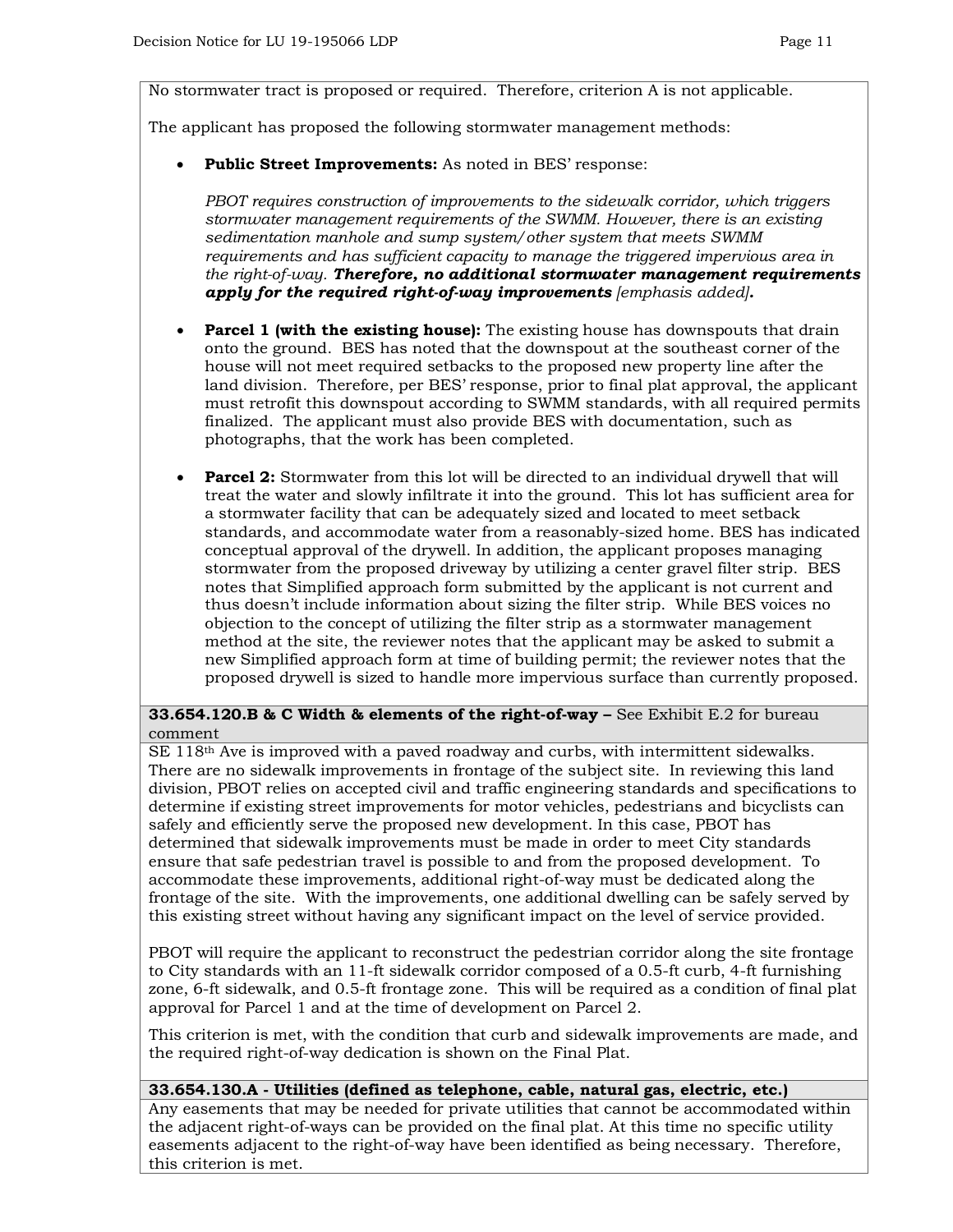## **DEVELOPMENT STANDARDS**

Unless specifically required in the approval criteria listed above, this proposal does not have to meet the development standards in order to be approved during this review process. The plans submitted for a building or zoning permit must demonstrate that all requirements of Title 11 can be met, and that all development standards of Title 33 can be met or have received an Adjustment or Modification via a land use review, prior to the approval of a building or zoning permit.

## **Future Development**

Among the various development standards that will be applicable to this lot, the applicant should take note of:

• Flag Lots – The current code and code that will be effective in August 2021 have developments standards that apply specifically to flag lots. The standards in effect at the time that an application for building permit is received will be applied to Parcel 2.

### **Existing development**

The division of the property may not cause existing structures to move out of conformance or further out of conformance with any development standard applicable in the R5 zone. Per 33.700.015, if a proposed land division will cause conforming development to move out of conformance with any regulation of the zoning code, and if the regulation may be adjusted, the land division request must include a request for an adjustment (Please see section on Other Technical Standards for Building Code standards.) Otherwise, development that will become non-conforming must be altered to be brought into conformance or must be removed.

In this case, there are several Zoning Code standards that relate to existing development on the site:

- Accessory Structures Structures are not allowed to remain on a proposed lot line. Therefore, in order for the proposed new lots to be approved, the accessory structure (detached garage) that lies within the future flag pole access and that straddles the line between proposed Parcels 1 and 2 must be removed prior to final plat. Demolition permits are required. The applicant must provide documentation prior to final plat approval that all required demolition permits have received final inspection. To ensure that this standard is met, a condition of approval is necessary.
- Required Off-Street Parking In this zone, one parking space per dwelling unit is required. The detached garage whose demolition will be required prior to final plat approval provides this required parking for the existing house. As a result of this land division, the required parking space for the existing house will be located on a different lot. In order to ensure that parking requirements continue to be met, a new parking space for the existing house must be constructed on Parcel 1 prior to final plat approval. A permit must be obtained to construct the new replacement parking space. Documentation of final inspection of this new parking space will be required prior to final plat approval.
- Title 11 Tree Density Standard This site has a minimum tree density requirement per 11.50.050 that is currently met on the site. Due to the land division, Parcel 1 with existing house will no longer meet this standard. Parcel 1 is 6,104 square feet, therefore 2,441.6 square feet of tree canopy is required. Prior to final plat approval, the applicant must meet this requirement by either planting tree(s) on Parcel 1, demonstrating that it is met as a result of tree growth *(both trees to remain on Parcel 1 are within 1 inch dbh of what would bring the Parcel into compliance)*, or making the equivalent payment into the City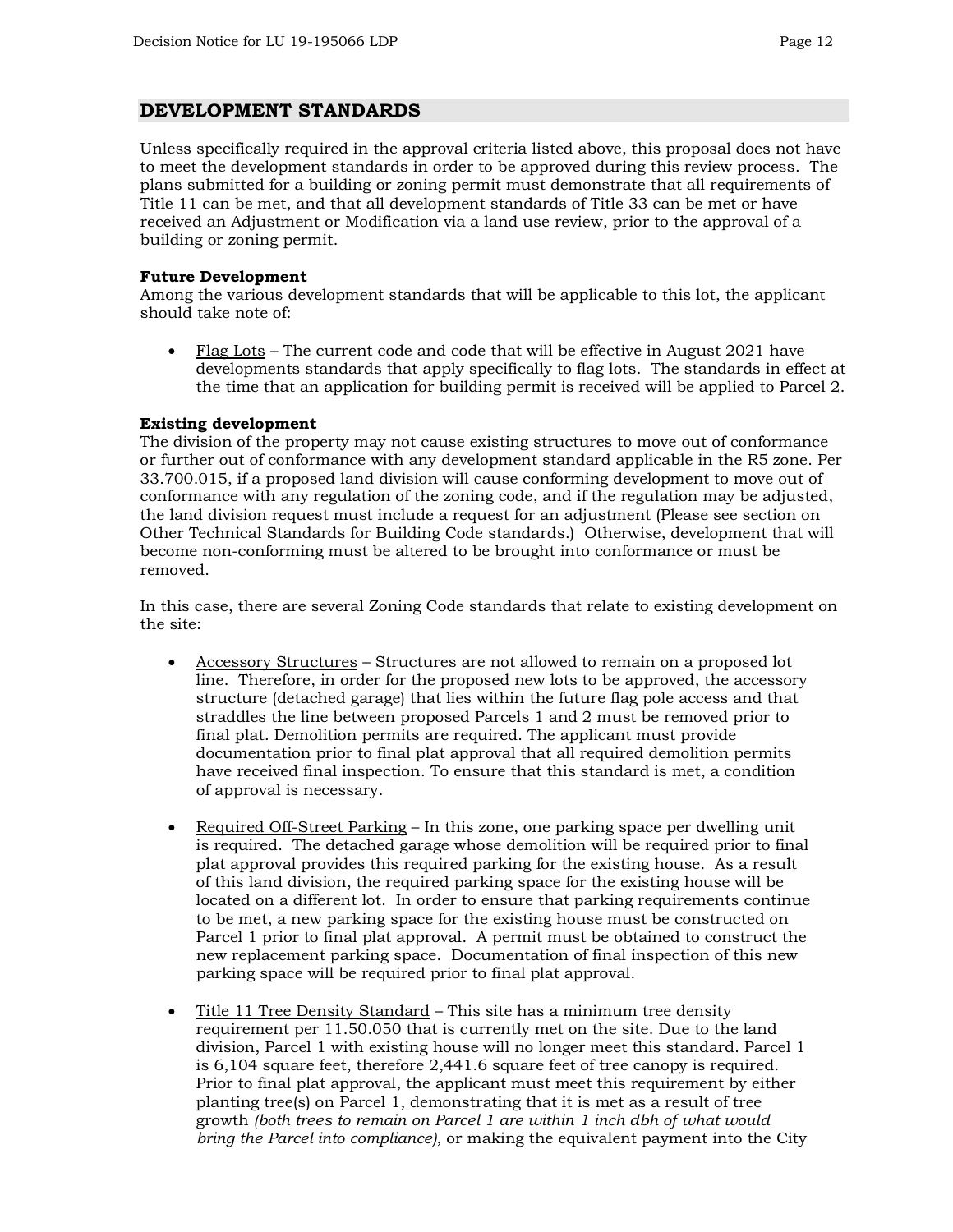Tree Preservation and Planting Fund. Tree planting must be documented with a finalized Zoning Permit.

With the conditions noted above, this land division proposal can meet the requirements of 33.700.015.

## **OTHER TECHNICAL REQUIREMENTS**

Technical decisions have been made as part of this review process. These decisions have been made based on other City Titles, adopted technical manuals, and the technical expertise of appropriate service agencies. These related technical decisions are not considered land use actions. If future technical decisions result in changes that bring the project out of conformance with this land use decision, a new land use review may be required. The following is a summary of technical service standards applicable to this preliminary partition proposal.

| <b>Bureau</b>                         | <b>Code Authority and Topic</b>                |
|---------------------------------------|------------------------------------------------|
| Development Services/503-823-7300     | Title 24 - Building Code, Flood plain          |
| www.portlandonline.com/bds            | Title 10 – Erosion Control, Site Development   |
|                                       | Administrative Rules for Private Rights-of-Way |
| Environmental Services/503-823-7740   | Title 17 – Sewer Improvements                  |
| www.portlandonline.com/bes            | 2008 Stormwater Management Manual              |
| Fire Bureau/503-823-3700              | Title 31 Policy B-1 - Emergency Access         |
| www.portlandonline.com/fire           |                                                |
| Transportation/503-823-5185           | Title 17 – Public Right-of-Way Improvements    |
| www.portlandonline.com/transportation | Transportation System Plan                     |
| Urban Forestry (Parks)/503-823-4489   | Title 11 – Trees                               |
| www.portlandonline.com/parks          |                                                |
| Water Bureau/503-823-7404             | Title 21 – Water availability                  |
| www.portlandonline.com/water          |                                                |

As authorized in Section 33.800.070 of the Zoning Code conditions of approval related to these technical standards have been included in the Administrative Decision on this proposal.

- The applicant must meet the requirements of the Fire Bureau in regards to addressing requirements; ensuring adequate hydrant flow from the nearest fire hydrant or obtaining an approved Fire Bureau appeal to this requirement; recording an Acknowledgement of Special Land Use Conditions that requires the provision of internal fire suppression sprinklers on Parcel 2; fire apparatus access, including aerial access. These requirements are based on the technical standards of Title 31 and Fire Bureau Policy B-1.
- The applicant must meet the requirements of Urban Forestry for street tree planting in the future planter strip adjacent to Parcel 1 prior to final plat approval. This requirement is based on the standards of Title 11.

## **CONCLUSIONS**

The applicant has proposed a 2-parcel partition, as shown on the attached preliminary plan (Exhibit C.2). As discussed in this report, the relevant standards and approval criteria have been met, or can be met with conditions. The primary issues identified with this proposal are: Tree preservation and protection, stormwater management, and right-of-way improvements.

With conditions of approval that address these and other requirements, this proposal can be approved.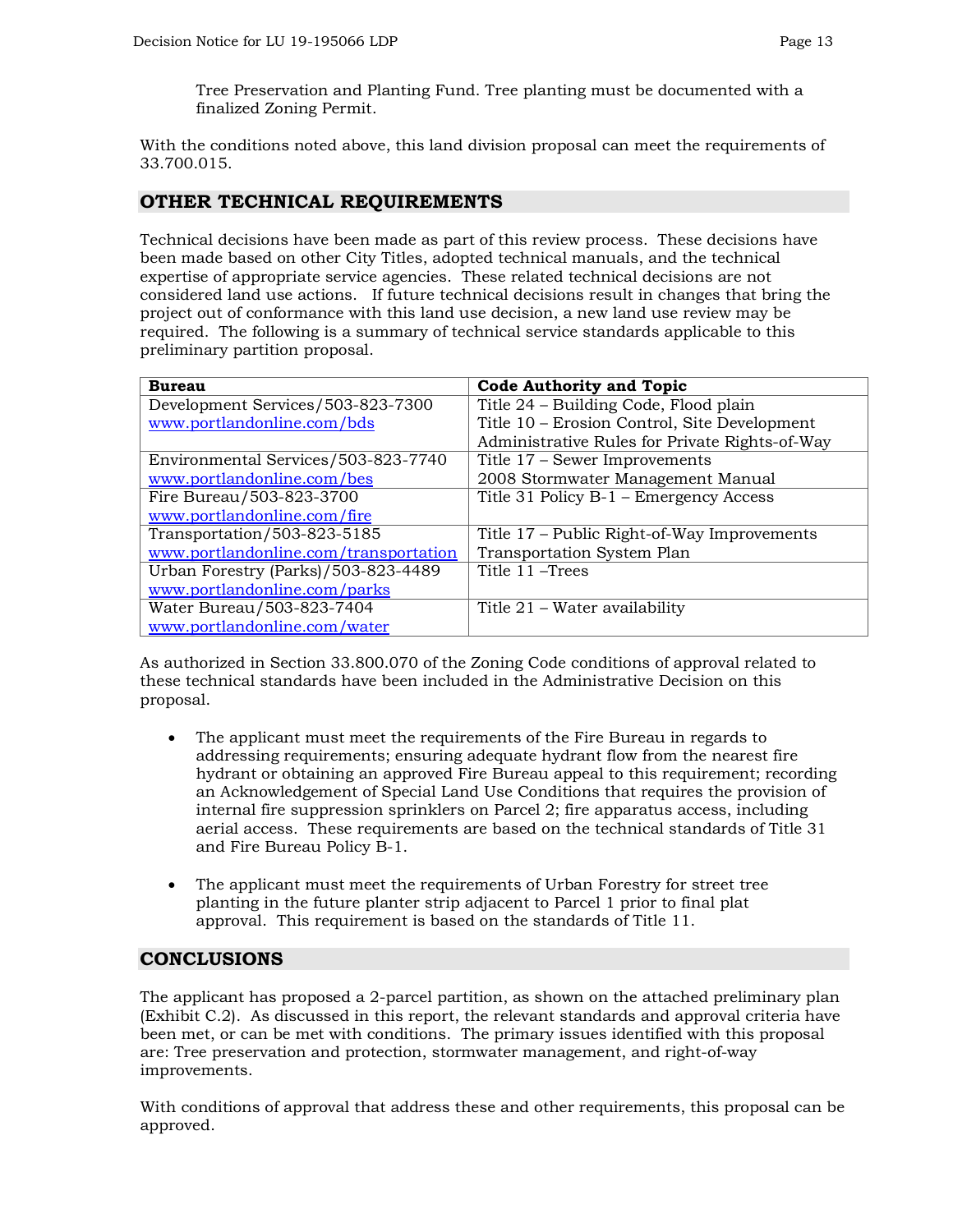## **ADMINISTRATIVE DECISION**

Approval of a two-parcel partition for one standard size parcel and one flag lot, per the approved site plans, Exhibits C.2 through C.5, subject to the following conditions:

- **A. Supplemental Plan.** A supplemental plan shall be submitted with the final plat survey for Land Use, BES, and Fire Bureau review and approval. That plan must portray how the conditions of approval listed below are met. In addition, the supplemental plan must show the surveyed location of the following:
	- Any buildings or accessory structures on the site at the time of the final plat application, including building footprint and eaves;
	- Any driveways and off-street vehicle parking areas on the site at the time of the final plat application;
	- Any other information specifically noted in the conditions listed below.

### **B. The final plat must show the following:**

- 1. A recording block for each of the legal documents such as the Acknowledgement of Tree Preservation Land Use Conditions, a Maintenance Agreement for the shared driveway, and the acknowledgement of special land use conditions for Fire Bureau requirements, as required by Conditions C.8 and C.9, below. The recording block(s) shall, at a minimum, include language substantially similar to the following example: "An Acknowledgement of Tree Preservation Land Use Conditions has been recorded as document no.  $\qquad \qquad$ , Multnomah County Deed Records."
- 2. The applicant shall meet the street dedication requirements of the City Engineer for SE  $118<sup>th</sup>$  Ave. The required right-of-way dedication must be shown on the final plat.
- 3. A Private Access Easement over the "flag pole" portion of Parcel 2 for the benefit of Parcel 1 shall be shown and labeled on the final plat. The easement shall allow shared use of this area for all of the purposes that a driveway would be typically used for.

#### **C. The following must occur prior to Final Plat approval:**

#### **Streets**

4. The applicant shall meet the requirements of the City Engineer for right of way improvements along the site's street frontage. The applicant must obtain an approved Right Of Way permit from the Portland Bureau of Transportation to install the required sidewalk corridor. The improvements along the frontage of Parcel 1, where the existing house will be retained, must be constructed prior to final plat approval. The improvements along the frontage of undeveloped Parcel 2 may be constructed with development of the parcel, as per the City Engineer's discretion.

## **Utilities**

5. The applicant must meet the requirements of the Fire Bureau for providing an adequate fire access way for Parcel 2, as required in Chapter 5 of the Oregon Fire Code. Alternately, the applicant will be required to install residential sprinklers in the new house on Parcel 2, if applying the exception, and an Acknowledgement of Special Land Use Conditions describing the sprinkler requirement must be referenced on and recorded with the final plat.

## **Existing Development**

6. The applicant must obtain a finalized demolition permit for removing the existing detached garage. Prior to removal of the structure, tree protection must be installed in accordance with the approved Tree Preservation Plan, per Condition D.1.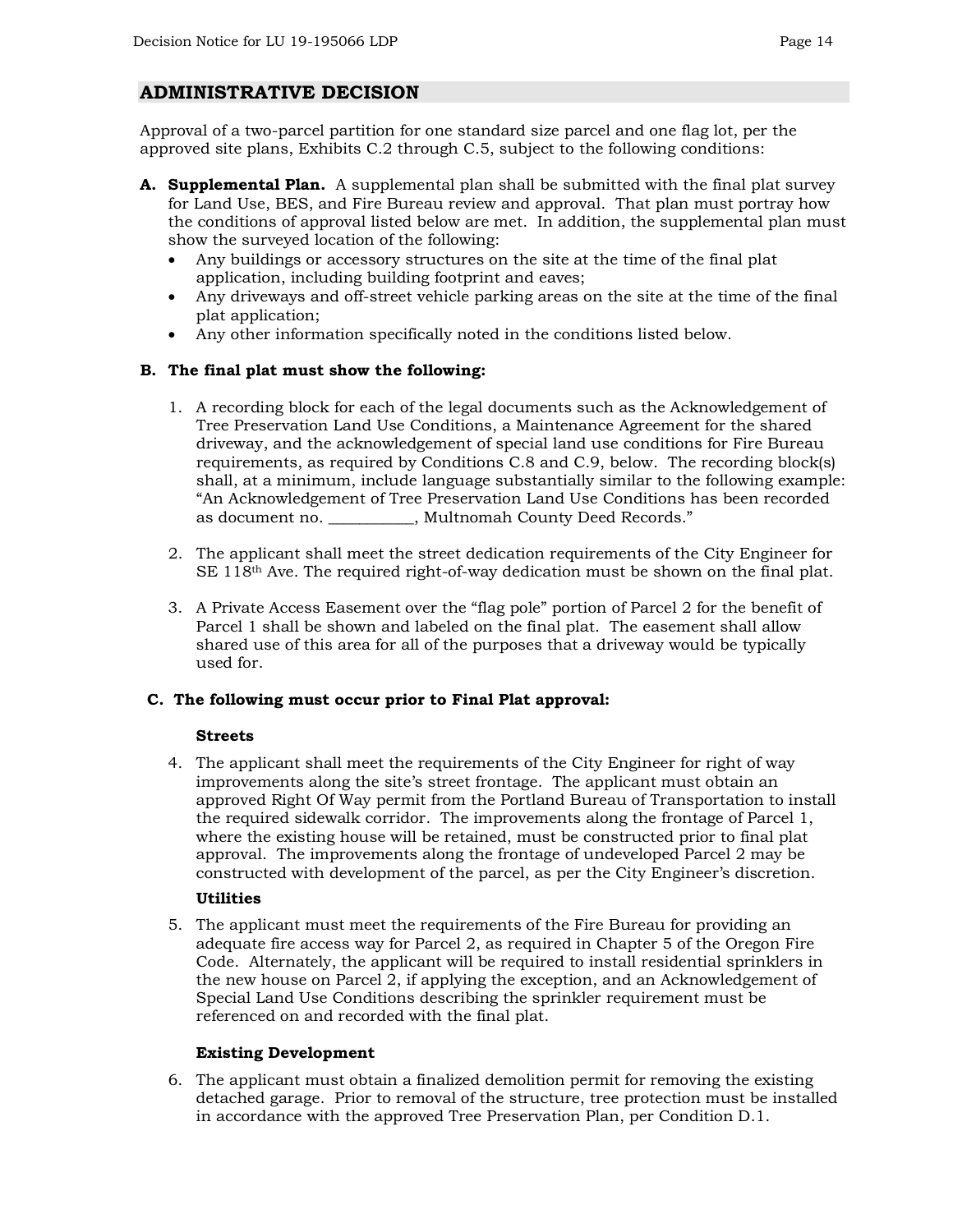- 7. The applicant must provide replacement off-street parking on Parcel 1 that is accessed via the flagpole of proposed Parcel 2 in substantial conformance with the location shown on Exhibit C.3. A Zoning Permit must be obtained and finalized to document the replacement parking prior to final plat approval. The space must be in conformance with the applicable requirements of Portland Zoning Code Chapter 33.266. The permit plans must include the note: *This permit fulfills requirements of Condition C.7 of LU 19-195066 LDP.*
- 8. The applicant shall meet the requirements of the Site Development Section of the Bureau of Development Services for the decommissioning the septic system on the site. To ensure tree protection and tree preservation measures are observed during the decommissioning, the septic system must be decommissioned under the same permit as the demolition of the garage. Any amendments to the approved tree preservation plan required during the septic decommissioning to protect trees subject to tree preservation as identified in the approved tree protection plan, must be in accordance with 11.60.090 and detailed in an updated arborist report.
- 9. The applicant must meet the requirements of BES for the stormwater systems on the existing house to remain on Parcel 1. Specifically, the gutters and downspouts must direct water to an approved disposal point that meets setback requirements from the new lot lines. If modifications to the system are required by BES, the applicant must obtain finalized plumbing permits for this work prior to final plat approval.
- 10. The applicant must meet the requirements of Urban Forestry to plant 3 street trees in the improved right-of-way adjacent to Parcel 1. The applicant must contact Urban Forestry at 503-823-TREE (8733) prior to selecting trees to discuss the species of trees that are permitted and to obtain the planting permit.
- 11. The applicant must meet the tree density standard of 11.50.050 on Parcel 1 with the existing house by either demonstrating with an updated tree inventory conducted by a certified arborist showing that existing trees have grown sufficiently to meet the standard, by planting trees on the lot, or making the equivalent payment into the City Tree Preservation and Planting Fund. A finalized Zoning Permit must be obtained to document tree planting prior to final plat approval.

#### **Required Legal Documents**

- 12. The applicant shall execute an Acknowledgement of Tree Preservation Land Use Conditions that notes tree preservation requirements that apply to Parcels 1 and 2. The approved Tree Survey must be included as an Exhibit to the Acknowledgement. The acknowledgment shall be referenced on and recorded with the final plat.
- 13. A Maintenance Agreement shall be executed for the Private Access Easement described in Condition B.3 above. The agreement shall include provisions assigning maintenance responsibilities for the easement area and any shared facilities within that area, consistent with the purpose of the easement, and all applicable City Code standards. The agreement must be reviewed by the City Attorney and the Bureau of Development Services, and approved as to form, prior to final plat approval.
- 14. The applicant must meet the requirements of the Fire Bureau for providing an adequate fire access way for Parcel 2, as required in Chapter 5 of the Oregon Fire Code. Alternately, the applicant will be required to install residential sprinklers in the new house on Parcel 2, if applying the exception, and an Acknowledgement of Special Land Use Conditions describing the sprinkler requirement must be referenced on and recorded with the final plat.
- 15. If needed to accommodate a Fire Bureau-approved fire access way, the lot dimensions of Parcels 1 and 2 may be altered from the approved preliminary plat (Exhibit C.2) beyond the constraints listed in 33.663.200, provided existing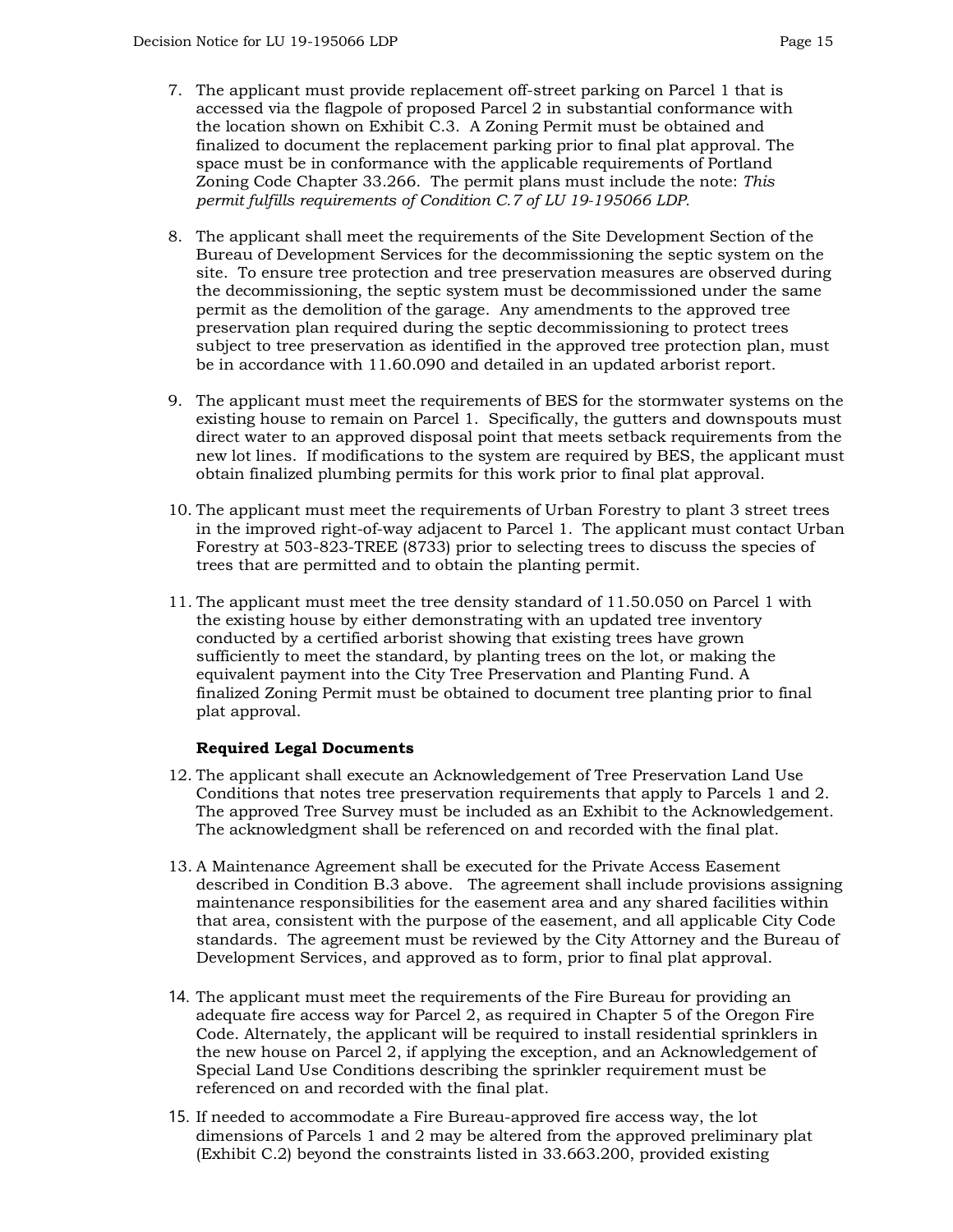development continues to comply with the development standards of Title 33 after the proposed line is relocated.

#### **D. The following conditions are applicable to site preparation and the development of individual lots:**

- 16. Development on Parcels 1 and 2 shall be in conformance with the Tree Preservation Plan (Exhibit C.5) and the applicant's arborist report and addendum (Exhibits A.12 & A.17), excepting those preservation and protection requirements that apply to Tree #20158, which is not subject to preservation requirements. Any encroachments into the root protection zone of trees required to be preserved shall be in accordance with the Tree Protection Specifications of 11.60.030.
- 17. If required by the Fire Bureau, the applicant shall be required to install residential sprinklers in the new dwelling unit on Parcel 2. Please refer to the final plat approval report for details on whether or not this requirement applies.

| <b>Staff Planner: Timothy Novak</b> |                                                                    |                 |
|-------------------------------------|--------------------------------------------------------------------|-----------------|
| Decision rendered by:               | Vinothin Norsk                                                     | on June 2, 2021 |
|                                     | By authority of the Director of the Bureau of Development Services |                 |

### **Decision mailed: June 4, 2021**

**About this Decision.** This land use decision is **not a permit** for development. A Final Plat must be completed and recorded before the proposed lots can be sold or developed. Permits may be required prior to any work. Contact the Development Services Center at 503-823-7310 for information about permits.

**Procedural Information.** The application for this land use review was submitted on July 18, 2019, and was determined to be complete on December 26, 2019.

*Zoning Code Section 33.700.080* states that Land Use Review applications are reviewed under the regulations in effect at the time the application was submitted, provided that the application is complete at the time of submittal, or complete within 180 days. Therefore, this application was reviewed against the Zoning Code in effect on July 18, 2019.

*ORS 227.178* states the City must issue a final decision on Land Use Review applications within 120-days of the application being deemed complete. The 120-day review period may be waived or extended at the request of the applicant. In this case, the applicant waived the 120-day review period, as stated with Exhibit G.5.

#### **Some of the information contained in this report was provided by the applicant.**

As required by Section 33.800.060 of the Portland Zoning Code, the burden of proof is on the applicant to show that the approval criteria are met. The Bureau of Development Services has independently reviewed the information submitted by the applicant and has included this information only where the Bureau of Development Services has determined the information satisfactorily demonstrates compliance with the applicable approval criteria. This report is the decision of the Bureau of Development Services with input from other City and public agencies.

**Conditions of Approval.** If approved, this project may be subject to a number of specific conditions, listed above. Compliance with the applicable conditions of approval must be documented in all related permit applications. Plans and drawings submitted during the permitting process must illustrate how applicable conditions of approval are met. Any project elements that are specifically required by conditions of approval must be shown on the plans, and labeled as such.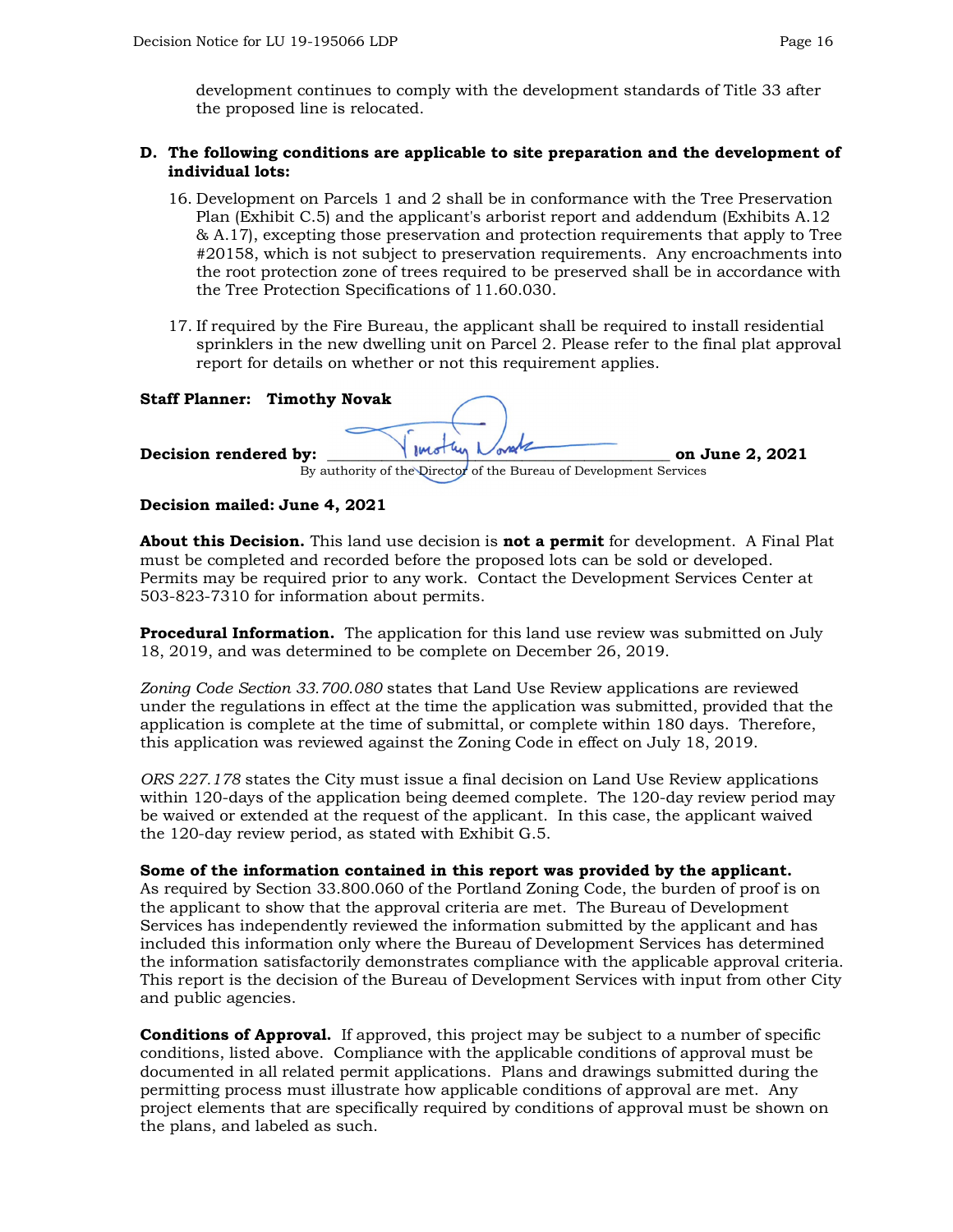These conditions of approval run with the land, unless modified by future land use reviews. As used in the conditions, the term "applicant" includes the applicant for this land use review, any person undertaking development pursuant to this land use review, the proprietor of the use or development approved by this land use review, and the current owner and future owners of the property subject to this land use review.

**This decision, and any conditions associated with it, is final.** It may be appealed to the Oregon Land Use Board of Appeals (LUBA), within 21 days of the date the decision is mailed, as specified in the Oregon Revised Statute (ORS) 197.830. Among other things, ORS 197.830 requires that a petitioner at LUBA must have submitted written testimony during the comment period for this land use review. Contact LUBA at 775 Summer St NE Suite 330, Salem, OR 97301-1283 or phone 1-503-373-1265 for further information.

The file and all evidence on this case are available for your review by appointment only. Please call the Request Line at our office, 1900 SW Fourth Avenue, Suite 5000, phone 503- 823-7617, to schedule an appointment. I can provide some information over the phone. Copies of all information in the file can be obtained for a fee equal to the cost of services. Additional information about the City of Portland, city bureaus, and a digital copy of the Portland Zoning Code is available on the internet at [www.portlandonline.com.](http://www.portlandonline.com/)

**Recording the land division.** The final land division plat **must** be submitted to the City **within three years** of the date of the City's final approval of the preliminary plan. This final plat must be recorded with the County Recorder and Assessors Office after it is signed by the Planning Director or delegate, the City Engineer, and the City Land Use Hearings Officer, and approved by the County Surveyor. **The approved preliminary plan will expire unless a final plat is submitted within three years of the date of the City's approval of the preliminary plan.**

### **EXHIBITS**

#### NOT ATTACHED UNLESS INDICATED

- A. Applicant's Statement
	- 1. Narrative, 12/17/2019
	- 2. Existing Conditions Plan, 12/17/2019
	- 3. Response regarding required plans, 06/14/2020
	- 4. Existing Conditions and Preliminary Plan, 06/14/2020
	- 5. Arborist Report, 06/14/2020
	- 6. Narrative, amended, 11/02/2020
	- 7. Existing Conditions Plan 11/02/2020
	- 8. Simplified Stormwater Approach Form, 11/22/2020
	- 9. Existing Conditions and Preliminary Plan, 11/24/2020
	- 10. Proposed Development and Preliminary Plan, 11/24/2020
	- 11. Arborist Report, amended, 12/04/2020
	- 12. Arborist Report, amended, 12/09/2020
	- 13. Response regarding BES & PBOT items, 02/18/2021
	- 14. Plan Set, revised, 02/18/2021
	- 15. Simplified Stormwater Approach Form & Tree Credit Form, 02/18/2021
	- 16. Historic Plumbing Permit, 02/18/2021
	- 17. Arborist Report Addendum, 04/02/2021
	- 18. E-mail regarding removal of Tree #20158 from tree preservation proposal
- B. Zoning Map (attached)
- C. Plans/Drawings:
	- 1. Existing Conditions Plan
	- 2. Preliminary Plat Plan
	- 3. Proposed Development Plan
	- 4. Utility Plan (Attached)
	- 5. Tree Preservation Plans (extracted from Exhibits A.12 & A.17)
- D. Notification information:
	- 1. Mailing list
	- 2. Mailed notice